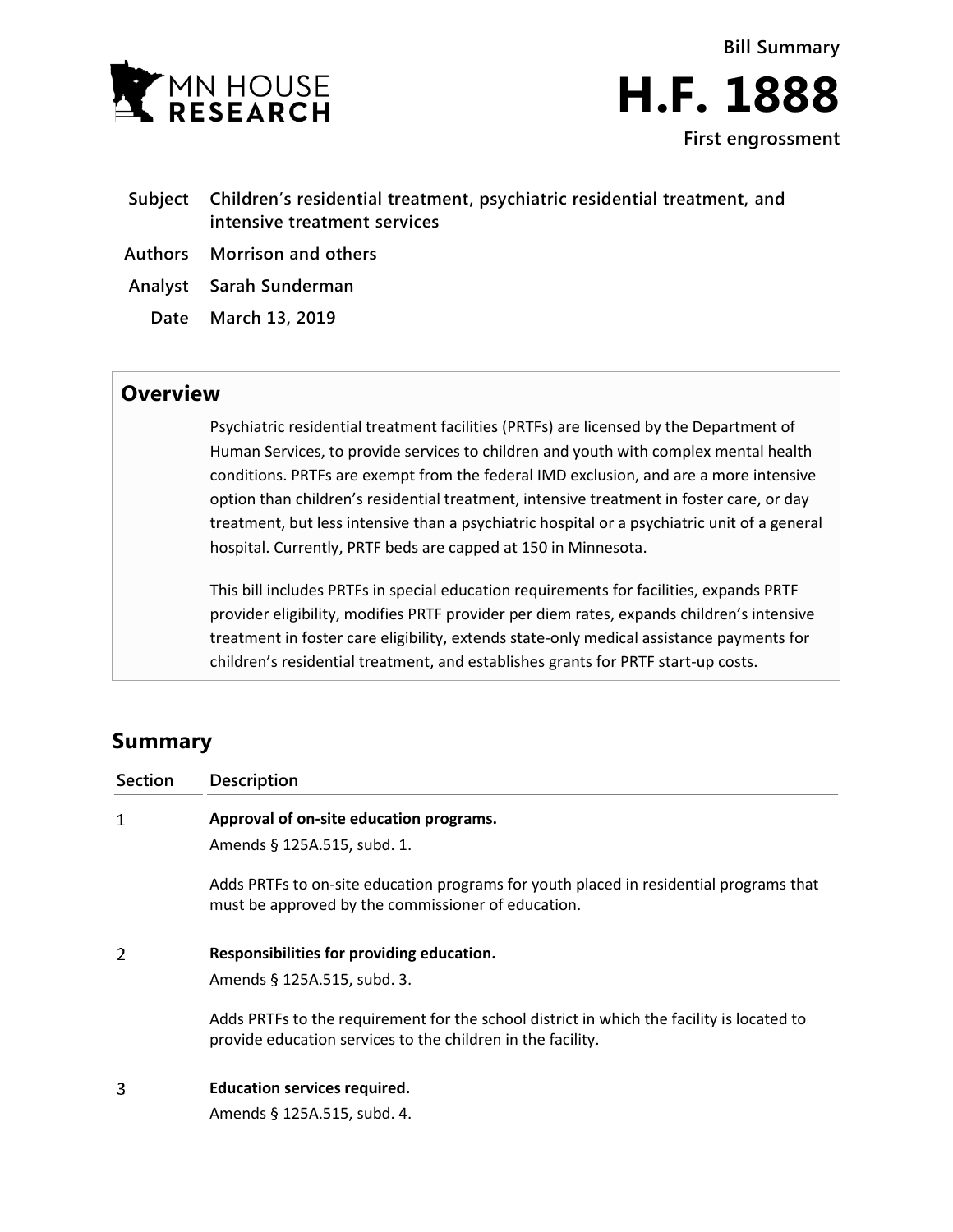## **Section Description**

Adds PRTFs to requirement that a student receive education services within three business days after entering a facility.

#### $\overline{4}$ **Education programs for students placed in children's residential facilities.**

Amends § 125A.515, subd. 5.

Adds PRTFs to requirements related to students with disabilities and individualized education programs (IEPs).

#### 5 **Minimum educational services required.**

Amends § 125A.515, subd. 7.

Adds PRTFs to the requirement that the providing district provide necessary education services for a school day, including summer school services if needed, with alterations depending on a student's IEP.

#### 6 **Placement, services, and due process.**

Amends § 125A.515, subd. 8.

Adds PRTFs to requirements related to educational setting, integrated services, placement decisions, and disciplinary procedures.

### $\overline{7}$ **Psychiatric residential treatment facility services for persons younger than 21 years of age.**

Amends § 256B.0625, subd. 45a.

Modifies requirements for increasing PRTF capacity and program development by removing the 150 bed and six site limit and replacing the existing request for proposals (RFP) process with letters of intent from existing providers. Requires the commissioner of human services to respond to each letter of intent within 30 days and provide technical assistance. Requires the commissioner to establish an RFP process for distributing grant funds for PRTF start-up costs.

8 **Per diem rate.**

Amends § 256B.0941, subd. 3.

Modifies PRTF per diem rate to be per provider rather than a statewide rate.

#### 9 **Intensive treatment in foster care and in-home care.**

Amends § 256B.0946.

Expands eligibility for medical assistance coverage of intensive mental health treatment services in foster care to include a child who remains in the child's family home, who